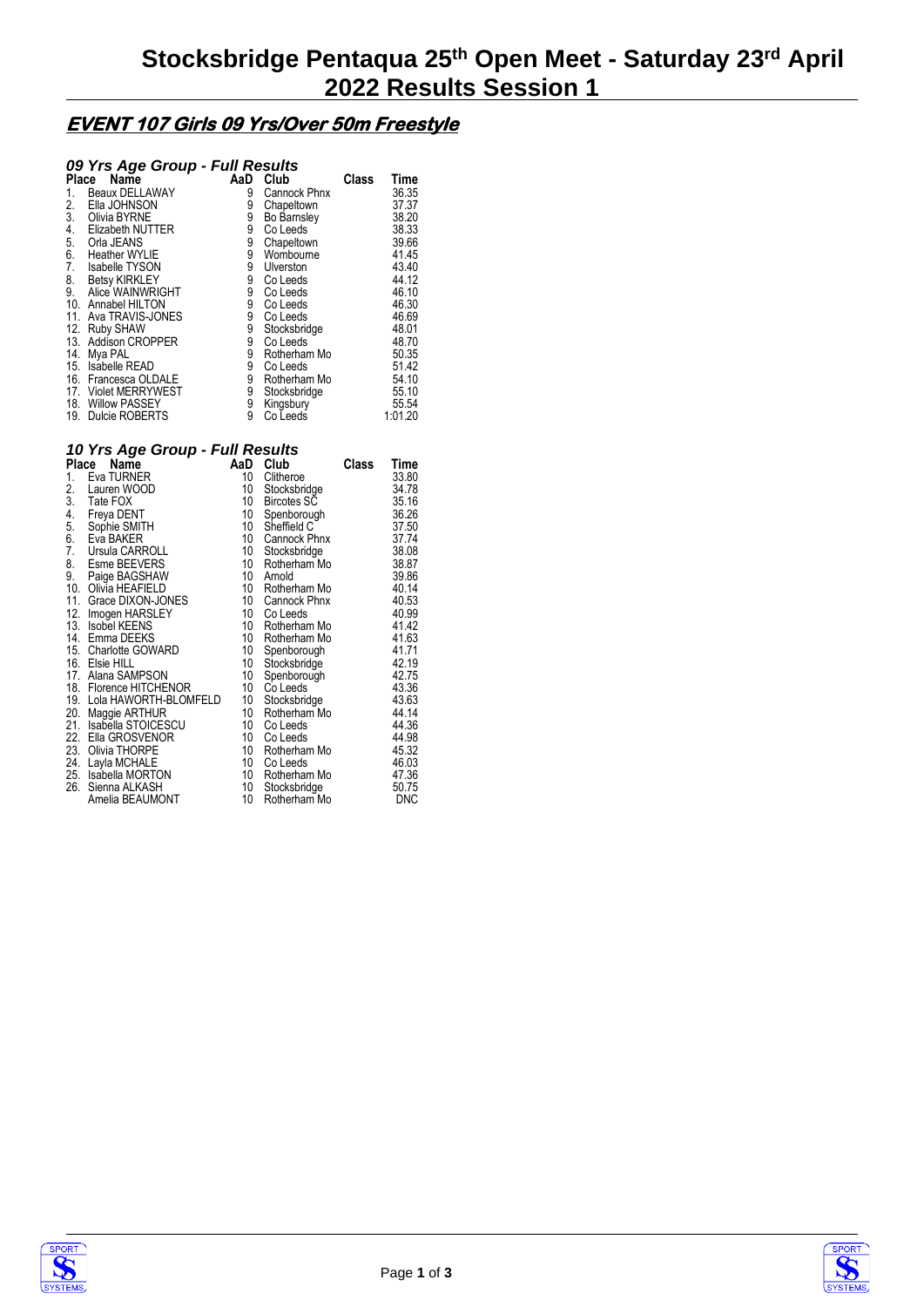## **Stocksbridge Pentaqua 25th Open Meet - Saturday 23rd April 2022 Results Session 1**

|    | 11 Yrs Age Group - Full Results        |          |                       |              |                |  |
|----|----------------------------------------|----------|-----------------------|--------------|----------------|--|
|    | Place Name                             |          | AaD Club              | <b>Class</b> | Time           |  |
| 1. | Daisy DICKIE                           | 11       | Sheffield C           |              | 34.84          |  |
| 2. | Evie BOND                              | 11       | Cannock Phnx          |              | 35.47          |  |
| 3. | Erin GIBB                              | 11       | Stocksbridge          |              | 35.73          |  |
| 4. | Imogen CLARKSON                        | 11       | Clitheroe             |              | 35.75          |  |
| 5. | Annabel GALBRAITH                      | 11       | Co Leeds              |              | 35.83          |  |
| 6. | Isabella JUSTHAM                       | 11       | Co Leeds              |              | 36.13          |  |
| 7. | Georgia HALLAM                         | 11       | Arnold                |              | 36.35          |  |
| 8. | Stansie CROWE                          | 11       | Bircotes SC           |              | 36.59          |  |
| 9. | Lucy GRAYSTON                          | 11       | Clitheroe             |              | 37.10          |  |
|    | 10. Rebekah JONES                      | 11       | Bo Barnsley           |              | 37.28          |  |
|    | 11. Evie-Rose TOPPING                  | 11       | Co Leeds              |              | 37.31          |  |
|    | 12. Mia IBBESON                        | 11       | <b>Bo Barnsley</b>    |              | 37.34          |  |
|    | 13. Millie HERBERT                     | 11       | Bo Barnsley           |              | 37.36          |  |
|    | 14. Dora NICOARA                       | 11       | Wombourne             |              | 37.38          |  |
|    | 15. Violet LAMBE                       | 11       | Kippax                |              | 37.58          |  |
|    | 16. Hannah BROWN                       | 11       | Co Leeds              |              | 37.72          |  |
|    | 17. Elspeth KNOWLES                    | 11       | Co Leeds              |              | 37.85          |  |
|    | 18. Olivia MITCHELL                    | 11       | Stocksbridge          |              | 37.98          |  |
|    | 19. Layla MANSELL-SMITH                | 11<br>11 | Co Leeds              |              | 38.35          |  |
|    | 20. Molly BRADLEY                      | 11       | Arnold                |              | 38.53          |  |
|    | 20. Lola MORTON                        | 11       | Clitheroe             |              | 38.53<br>39.27 |  |
|    | 22. Megan SAVILLE<br>23. Caitlin SYSON | 11       | Co Leeds<br>Clitheroe |              | 39.28          |  |
|    | 24. Gracie SAMUELS                     | 11       | Wombourne             |              | 39.87          |  |
|    | 25. Florence NOBLE                     | 11       | <b>Bircotes SC</b>    |              | 40.00          |  |
|    | 26. Kate JONES                         | 11       | Co Leeds              |              | 40.14          |  |
|    | 27. Sophie GREAVES                     | 11       | Bo Barnsley           |              | 40.15          |  |
|    | 28. Lillay BOWER                       | 11       | Stocksbridge          |              | 40.26          |  |
|    | 29. Amelia FINNIE                      | 11       | Rotherham Mo          |              | 40.38          |  |
|    | 30. Jessie CALITZ                      | 11       | Clitheroe             |              | 40.81          |  |
|    | 31. Rosie COPLEY                       | 11       | Kippax                |              | 41.28          |  |
|    | 32. Mary-Ada HUDSON-BOLD               | 11       | Co Leeds              |              | 41.81          |  |
|    | 33. Laila GODLINGTON                   | 11       | Rotherham Mo          |              | 43.17          |  |

#### *12 Yrs Age Group - Full Results*

| - 110 1190 Oroup                         | , ,,,,,, <b>,,,</b> |                    |       |            |
|------------------------------------------|---------------------|--------------------|-------|------------|
| Name<br>Place                            | AaD                 | Club               | Class | Time       |
| Eloise WALMSLEY<br>ST 4.                 | 12 <sup>12</sup>    | Clitheroe          |       | 32.46      |
| ST <del>2.</del><br><b>Isabel MARTIN</b> | 12                  | Chapeltown         |       | 33.00      |
| ST 3. Heidi-Mai GUEST                    | 12                  | Kingsbury          |       | 33.23      |
| 1. 4. Abigail BETTS                      | 12                  | <b>Bircotes SC</b> |       | 33.77      |
| 2. 5. Lily FOREMAN                       | 12                  | Sheffield C        |       | 34.71      |
| 3. 6. Sophie HARRISON                    |                     | 12 Wombourne       |       | 34.86      |
| 7. Grace CLARKE                          | 12                  | Sheffield C        |       | 35.61      |
| 8. Ellie ASHTON                          |                     | 12 Chapeltown      |       | 35.71      |
| 9. Autumn DAVIS                          |                     | 12 Bo Barnsley     |       | 36.36      |
| 10. Layla HOLMES                         | 12                  | Chapeltown         |       | 36.93      |
| 11. Kathryn FITTON                       | 12                  | Clitheroe          |       | 37.27      |
| 12. Neve LYNCH                           | 12                  | Rotherham Mo       |       | 37.66      |
| 13. Holly DEEKS                          | 12                  | Rotherham Mo       |       | 38.00      |
| 14. Holly SEVERN                         |                     | 12 Bo Barnsley     |       | 38.38      |
| 15. Scarlett WALLISS                     |                     | 12 Stocksbridge    |       | 39.31      |
| 16. Raya PRODANOVA                       | 12                  | Co Leeds           |       | 40.16      |
| 17. Ebony BURTON                         |                     | 12 Dearne Vall     |       | 40.21      |
| 18. Lily O'BRIEN                         | 12                  | Bo Barnsley        |       | 40.22      |
| 19. Alice O'KEEFE                        | 12                  | Bo Barnsley        |       | 40.46      |
| 20. Layla HANSON                         | 12                  | Co Leeds           |       | 40.58      |
| 21. Orla HERBERT                         | 12                  | Spenborough        |       | 42.77      |
| 22. Imogen HUGHES                        | 12                  | Stocksbridge       |       | 51.65      |
| Abigail LONGDON                          | 12                  | Bo Barnsley        |       | <b>DNC</b> |
| Alice DOHERTY                            | 12                  | Rotherham Mo       |       | DNC        |
|                                          |                     |                    |       |            |

30. Jessie CALITZ 11 Clitheroe 40.81 31. Rosie COPLEY 11 Kippax 41.28 32. Mary-Ada HUDSON-BOLD 11 Co Leeds 41.81 33. Laila GODLINGTON 11 Rotherham Mo 43.17 34. Isabelle KIMPTON 11 Bo Barnsley 44.33 35. Eve WABY 11 Bircotes SC 45.99 Isla DIMITRI 11 Rotherham Mo DNC